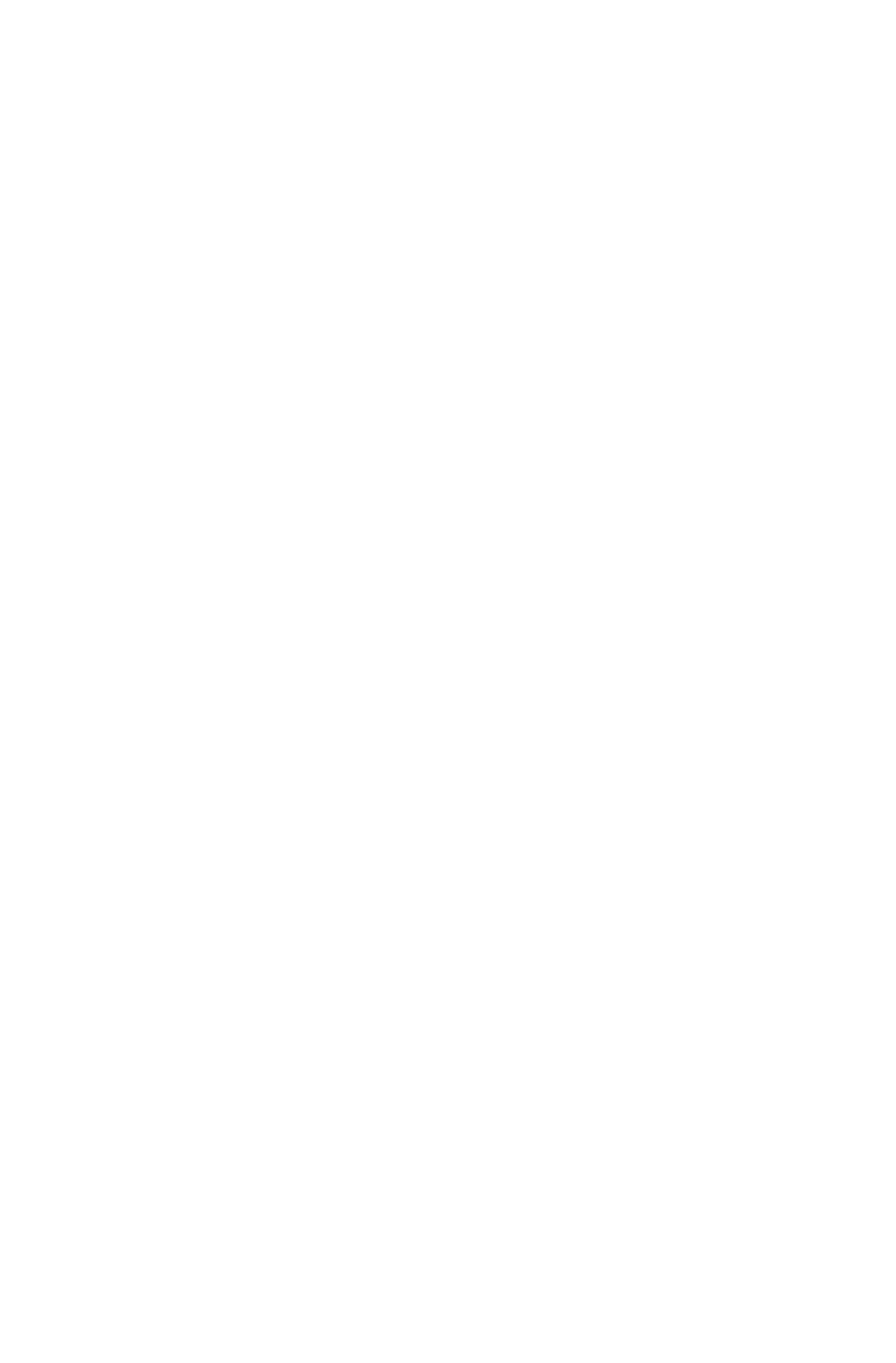## **TABLE OF CONTENTS**

| 1 | <b>OVERVIEW</b>                                          | 4  |
|---|----------------------------------------------------------|----|
|   | <b>2 INSTRUCTIONS FOR USE</b>                            | 5  |
|   |                                                          |    |
|   | <b>GENERAL GUIDELINES FOR PERFORMING MEASUREMENTS  6</b> |    |
|   | <b>3 TESTING PROCEDURE</b>                               | 6  |
|   | <b>4 SPECIFICATIONS</b>                                  | 7  |
|   | 5 ZERDINE <sup>®</sup>                                   | 8  |
| 6 | <b>REFERENCES</b>                                        | 9  |
| 7 | WARRANTY                                                 | 10 |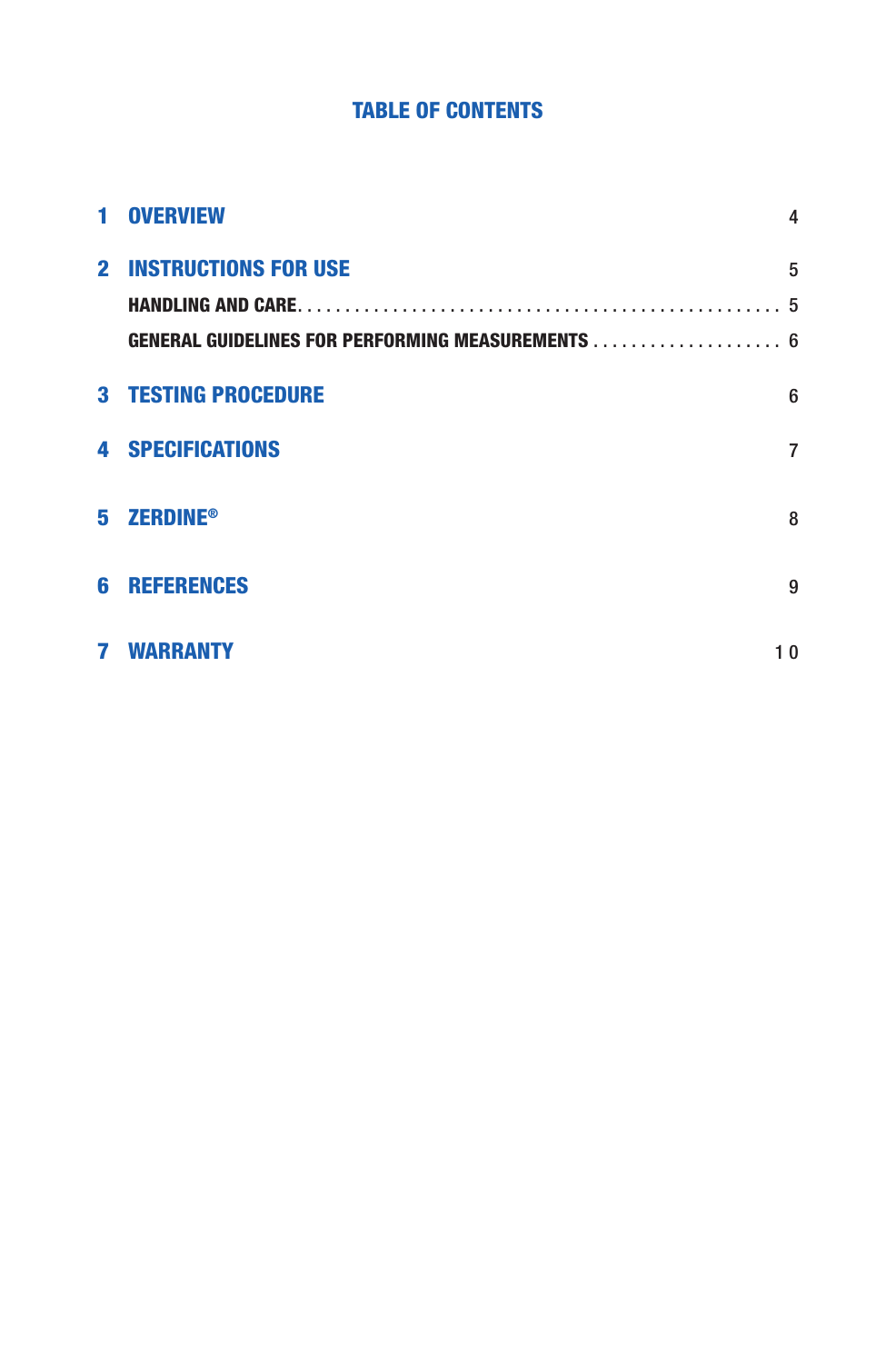## *OVERVIEW*

Shear wave elasticity imaging is an emerging biomarker with many possible applications, most prominently for determining the stage of liver fibrosis in a patient without the need for invasive biopsies. The Shear Wave Liver Fibrosis Phantom provides a set of reference phantoms for performing quantitative measurements of tissue stiffness using clinical and emerging research systems alike. The design of the CIRS Model 039 was developed and validated in a joint study sponsored by the Quantitative Imaging Biomarker Alliance, and has emerged as the standard for testing shear wave ultrasound systems (see "References").

Key Features for Model 039

- Set of 4 phantoms, each with a different stiffness (Young's modulus ranges from 2 – 36 kPa)
- Enables quantitative assessment of shear wave speed measurements used in the diagnosis of diffuse liver disease
- Certified measurement of shear wave speed according to protocol developed by Quantitative Imaging Biomarkers Alliance Ultrasound Shear Wave Speed committee
- Re-certification of phantoms available

The Model 039 consists of four phantoms – each filled with Zerdine®

gel formulated with differing values of Young's modulus, a tissue-average speed of sound of 1540 m/s and speckle contrast levels matching that of a healthy liver.

Certification of shear wave speed will be provided with each phantom, with tests run on Verasonics Vantage™ research platform running open source code developed for the Quantitative Imaging Biomarkers Alliance (QIBA) Ultrasound Shear Wave Speed Committee. The certification sheet provides the full dispersive analysis of shear wave speed, allowing performance assessment at different frequencies.

# *INSTRUCTIONS FOR USE*

#### **HANDLING AND CARE**

With proper care, the Model 039 phantoms will withstand years of normal use. Below are some guidelines to follow.

The scanning surface is the most important item on the phantom to protect. It can withstand normal scanning pressure but DO NOT press on the scanning surface with your fingernails or any other sharp objects. If the scanning surface becomes damaged, seal the phantom in an airtight container and IMMEDIATELY contact CIRS for return authorization. Call 800-617-1177, email at rma@cirsinc.com or fax RMA Request form to 757-857-0523.

The phantom may be cleaned with mild soap and water ONLY. Avoid solventbased, alcohol-based, or abrasive cleaning agents.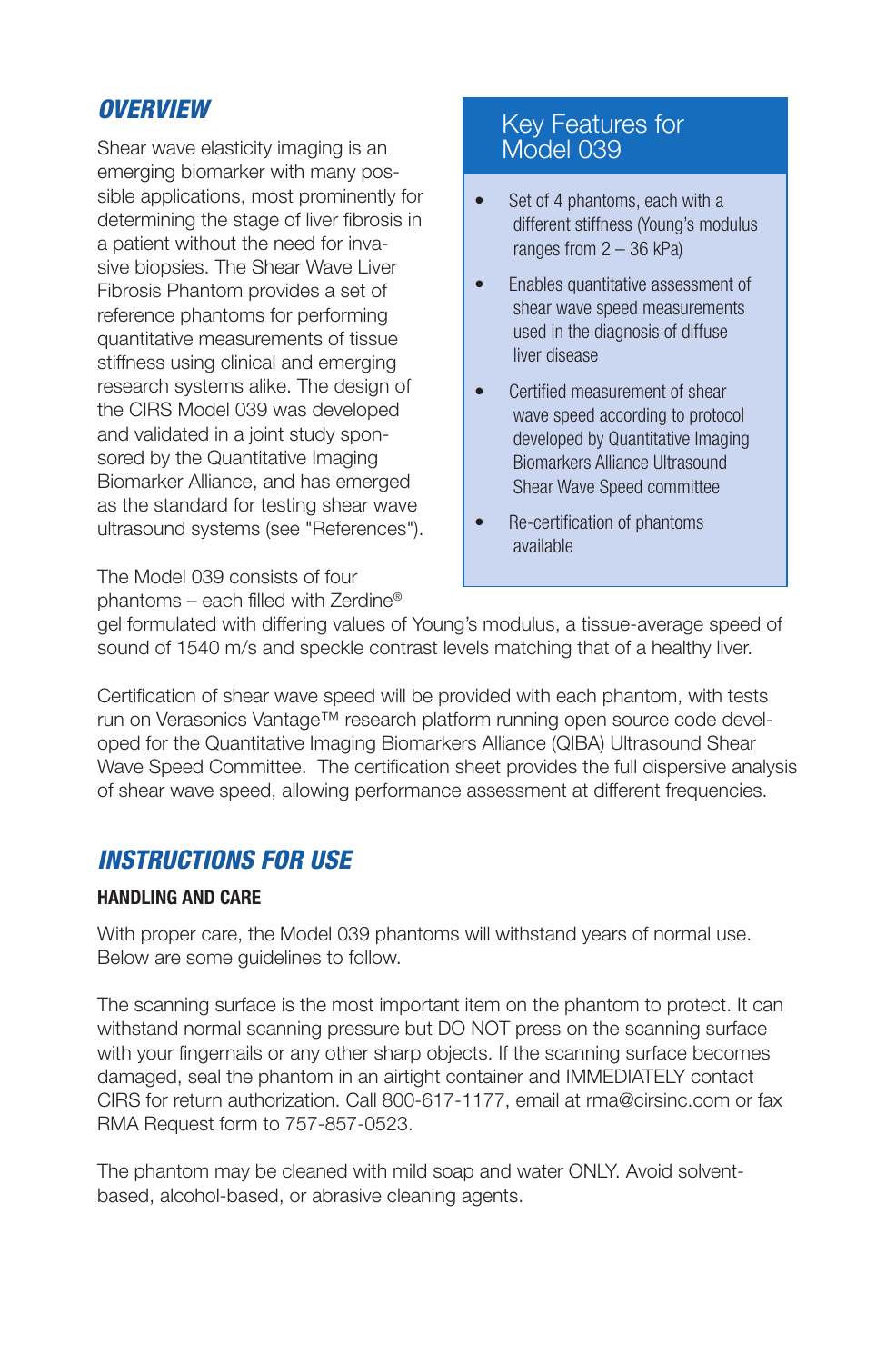# *INSTRUCTIONS FOR USE (CONT)*

#### **HANDLING AND CARE (CONT)**

For longest life, the phantom should be cleaned after each use and stored at room temperature in the provided carry case. The primary concern is gel desiccation due to loss of water vapor through the membrane. In addition, the thermal stresses associated with the freeze/thaw cycle may cause the gel to crack or damage the housing integrity, while extreme heat may accelerate water vapor transmission through the membrane. To minimize desiccation, always store the phantom in the air-tight carry case with the removable storage cover attached.

Inspect your phantom regularly for signs of damage and weight loss. If any noticeable changes to the phantom are detected, return the phantom IMMEDIATELY for repair or replacement.



At least once a year, weigh your phantom and compare to original weight noted on certificate of compliance. If the phantom has lost or gained more than 1% of its original weight, or if the scan surface appears depressed, call CIRS at (800) 617-1177.



This product contains Zerdine, a non-flowing water-based, polyacrylamide material which is fully sealed within the phantom housing. Zerdine contains trace amounts of the residual monomer acrylamide CAS#79-06-1. There are no known hazards when the phantom is used and stored as intended. Zerdine is fully cured and will not leak from the housing. Damage to the integrity of the housing may expose the user to trace amounts of acrylamide monomer. The amount is not sufficient to pose an acute health risk, but it is still advised to wear protective gloves if handling exposed Zerdine gel due to the potential long-term hazards of the monomer. It is also advisable to wash hands and all surfaces with soap and water after handling exposed Zerdine gel.



Regulations regarding disposal of materials with trace acrylamide monomer vary by locality. Contact your local authority for instructions. If assistance is desired in the proper disposal of this product, including accessories and components, after its useful life, please return to CIRS.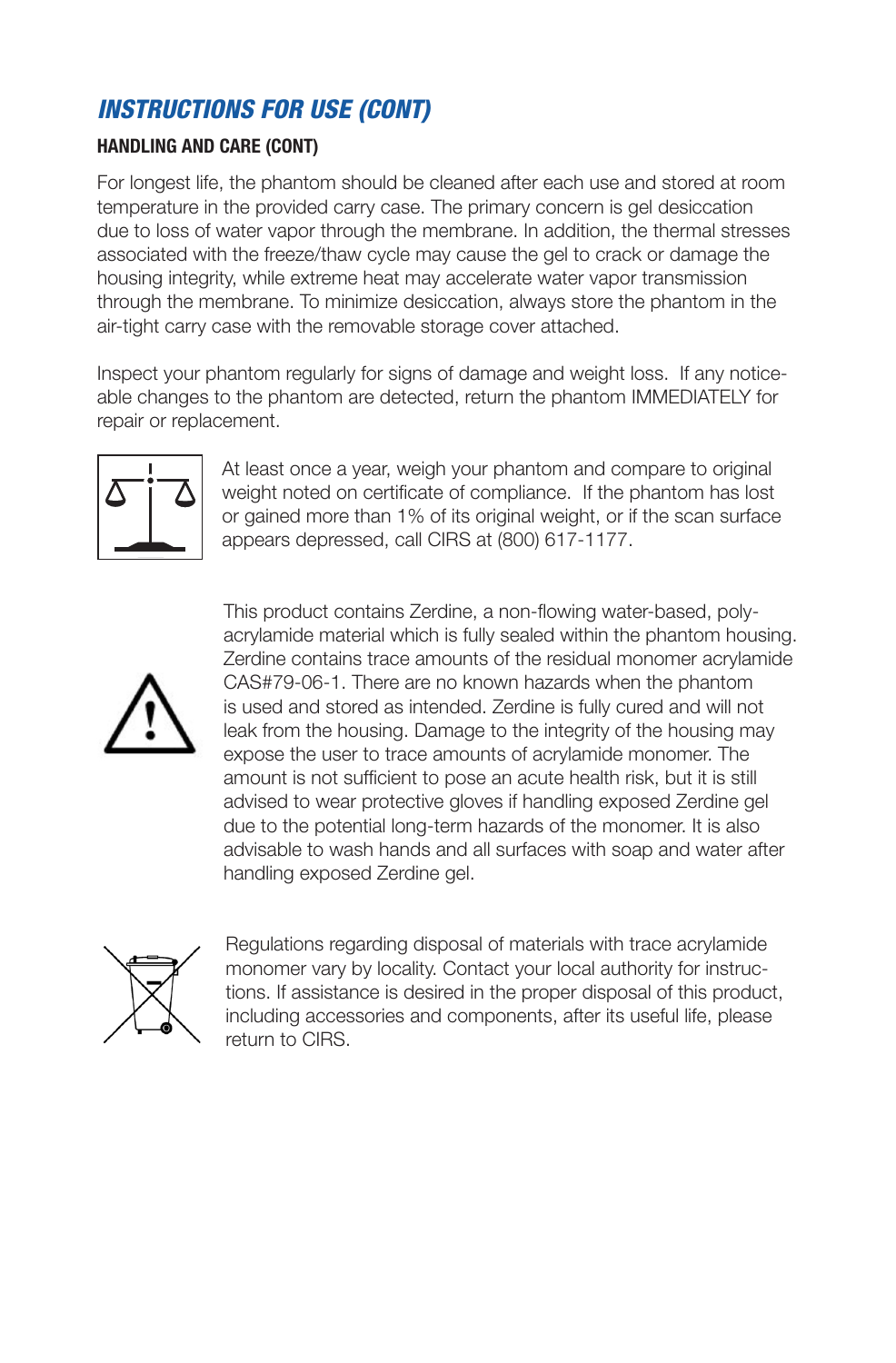#### **GENERAL GUIDELINES FOR PERFORMING MEASUREMENTS**

When used properly, the phantoms in the Model 039 can serve as stable reference standards for assessing sources of variation in quantitative measurements of tissue elasticity. The hydrogel polymer used in Zerdine gel is chemically and thermally stable in normal room temperature storage. However, water loss through desiccation can cause a change in tissue elasticity. Thus, any changes in phantom weight should be noted carefully when assessing the variance in elasticity measurements over time. If you have any questions about your results, please contact CIRS, Inc. at (800) 617-1177.

The phantoms come with a certificate of compliance with the batch sample measurements of Young's modulus, speed of sound and density for each of the four phantoms in the set.

Shear wave speed characterization performed at Nightingale Lab, Duke University, with a Verasonics Vantage™ system using techniques described by Rouze and colleagues (2018). This methodology allows us to provide a full dispersion analysis of the ultrasonic shear wave speed, and allows production of viscoelastic phantoms (contact CIRS for a quote). These shear wave speeds differ significantly from the nominal values quoted on the data sheet for the Model 39 as there is significant measurement bias between this new test methodology and the batch sample testing previous performed at CIRS.

This new test methodology also permits CIRS to re-certify the mechanical properties of your phantom at future dates, should the need arise. While Zerdine® hydrogel has proven to be remarkably stable over time, a small amount of water vapor loss can occur through the membrane, particularly if the phantom is stored in warm, dry environments. If you see signs of desiccation in your phantom, which can be monitored by periodically weighing the phantom, or if you would like to have the phantom periodically re-certified to verify phantom stability, please contact CIRS to receive a quote for phantom recertification.

# *TEST PROCEDURE*

The Model 039 phantoms are designed as reference tools for determining sources of variance in shear wave elasticity measurements. As such, the scanning protocol should be designed to isolate specific sources of variance such as operator, focal depth, transducer used or other system settings.

The phantom is equipped with a small water well. When performing measurements, the coupling gel or liquid should be used to couple wave energy from the transducer into the phantom.

When scanning the phantom with a curvilinear probe, best results will be obtained when the scanning well is filled with a saltwater, propanol/water or ethylene glycol/ water solution that matches the matches the speed of sound in the underlying gel (1540 m/s). These solutions minimize the defocusing effects that can reduce the accuracy of shear wave measurements made with curvilinear probes (see Martin and Spinks: 2001 and Goldstein and Langrill: 1980)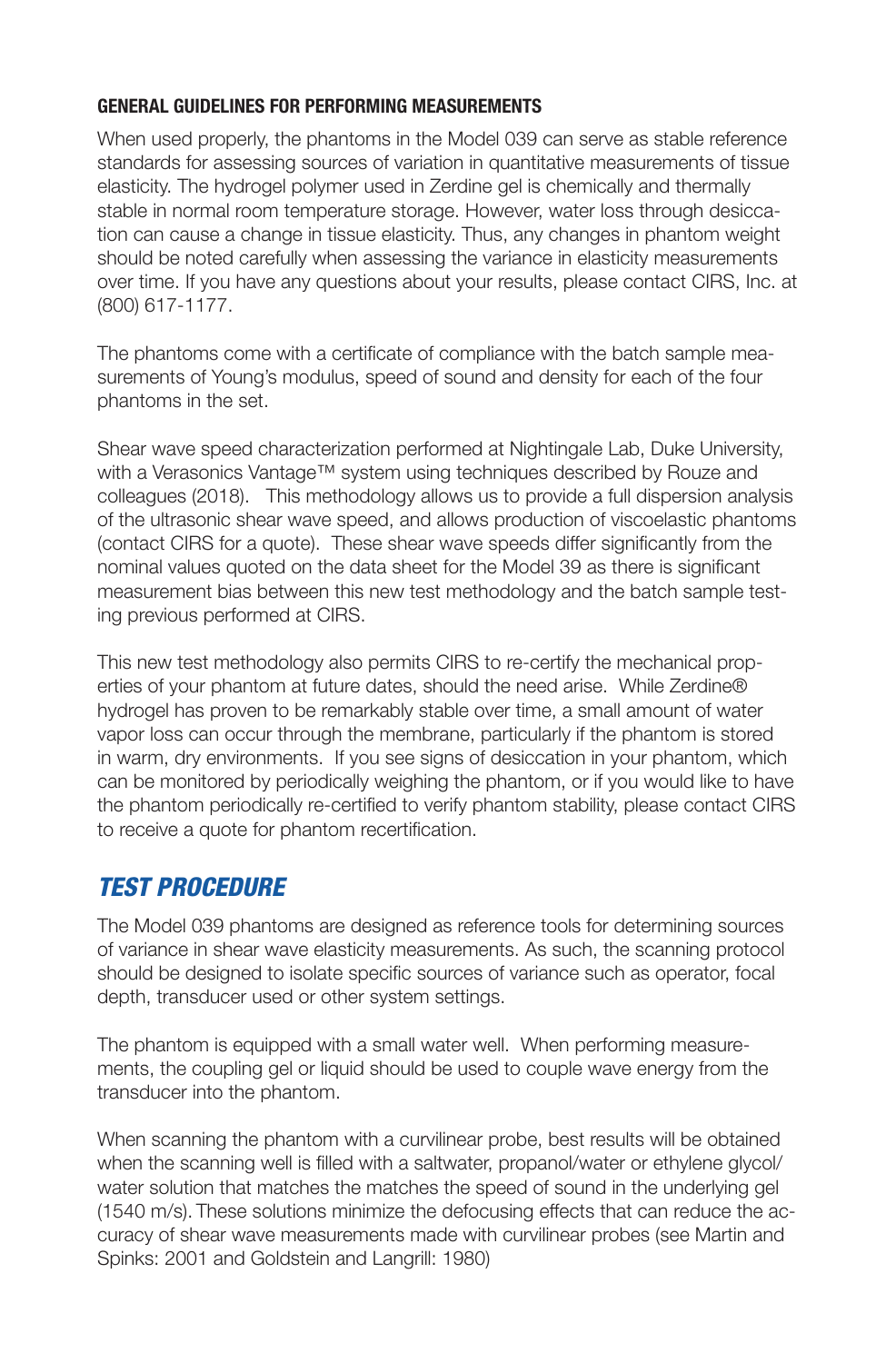# *SPECIFICATIONS*

| <b>EXTERNAL DIMENSIONS</b>          | Ø 11.6 cm, height 14 cm                     |
|-------------------------------------|---------------------------------------------|
| <b>INTERNAL DIMENSIONS</b>          | Ø 10 cm, height 12 cm                       |
| <b>PHANTOM WEIGHT</b>               | 6.7 lbs (3kg)                               |
| <b>HOUSING MATERIAL</b>             | <b>ABS Plastic</b>                          |
| <b>MEMBRANE</b>                     | Saran Laminate                              |
| <b>SCANNING WELL</b>                | 16.5 cm x 10 cm x 1 cm deep                 |
| TISSUE-MIMICKING<br><b>MATFRIAL</b> | Zerdine <sup>®</sup> solid elastic hydrogel |

## ZERDINE® PROPERTIES

| Freezing point:  | ∩° C               |
|------------------|--------------------|
| Melting point:   | Above 100° C       |
| Speed of Sound:  | $1540 \text{ m/s}$ |
| Density:         | $1.03$ g/cc        |
| Poisson's Ratio: | 0.5                |
|                  |                    |

## **PHANTOM STIFFNESS (NOMINAL)\***

| PHANTOM   | YOUNG'S MODULUS* | <b>SHEAR WAVE</b><br><b>VELOCITY</b> |
|-----------|------------------|--------------------------------------|
| Phantom 1 | 2 kPa            | $0.8$ m/s                            |
| Phantom 2 | 8 kPa            | $1.6 \text{ m/s}$                    |
| Phantom 3 | $18$ kPa         | $2.5 \text{ m/s}$                    |
| Phantom 4 | 36 kPa           | $3.5 \text{ m/s}$                    |

\*Certified values may vary (see Oudry et al: 2014)

# **MODEL 039 INCLUDES**

| <b>QTY</b> | <b>COMPONENT DESCRIPTION</b>       |  |
|------------|------------------------------------|--|
| 4          | Shear Wave Liver Fibrosis Phantoms |  |
|            | Carry Case                         |  |
|            | Removable Scanning Well            |  |
|            | 48-Month Warranty                  |  |
|            | <b>User Guide</b>                  |  |
|            | Certificate of Compliance          |  |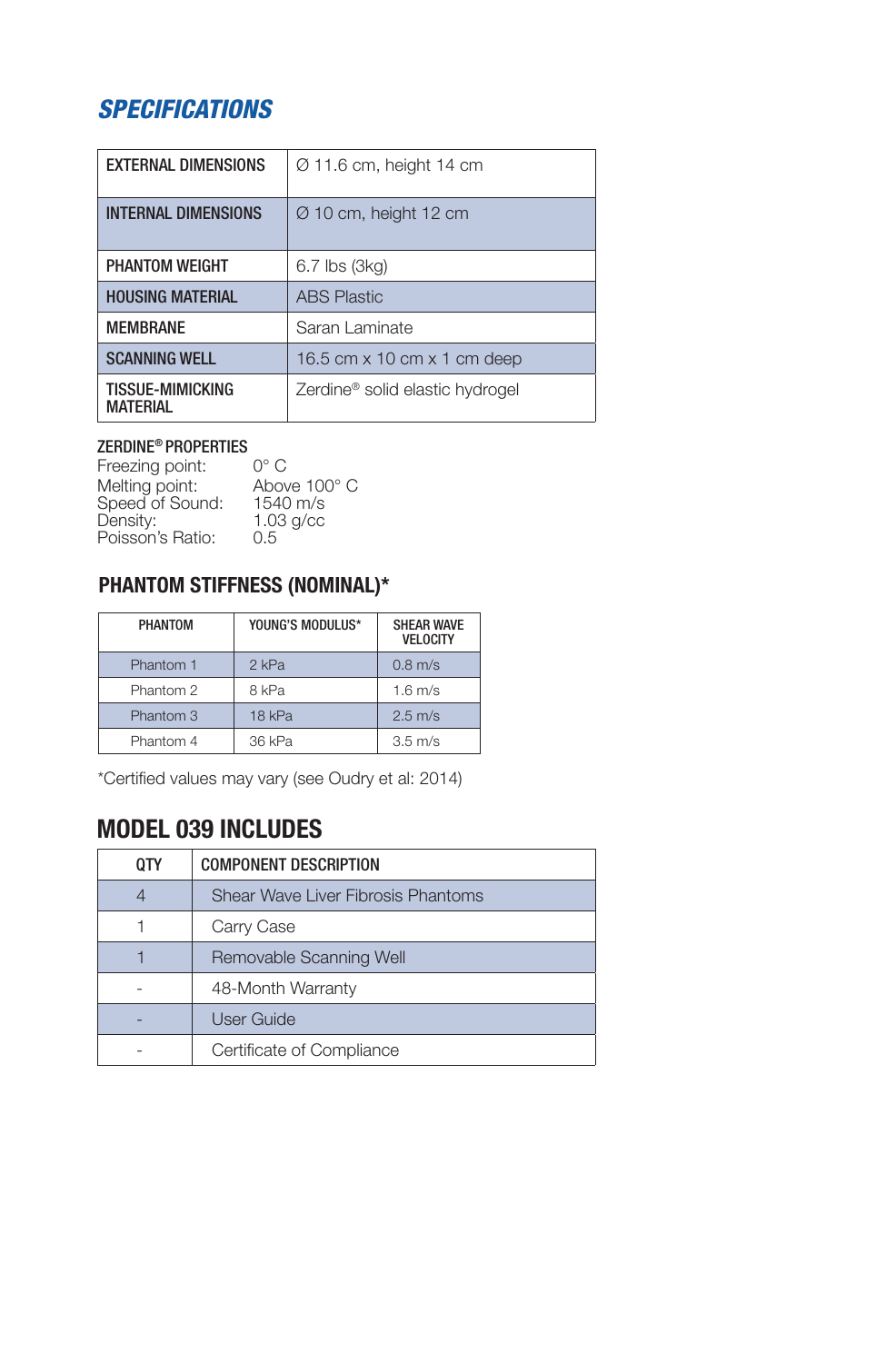## *ZERDINE®*

Each phantom in the Model 039 set is constructed from a patented, solid elastic material developed at CIRS called Zerdine®. Phantoms constructed from Zerdine will not melt or leak when punctured and they do not require refrigeration. Zerdine is also more elastic than other materials and allows more pressure to be applied to the scanning surface without subsequent damage to the material. At normal room temperatures, Zerdine will accurately simulate the ultrasound characteristics found in human liver tissue. Specific proprietary fabrication procedures enable close control over the homogeneity of Zerdine and the reliability of its acoustic characteristics from batch to batch.

The formulation system established at CIRS is geared to independently control:

- The speed of sound in the optimal range of 1510 to 1700 m/s.
- Attenuation in the optimal range of 0.05 and 1.5 dB/cm-MHz.
- Scatter or relative contrast in the optimal range of -15 to +15 dB in relation to a scatter baseline equivalent to human liver tissue.
- Elasticity with a Young Modulus in the optimal range of 4 to 90 kPa.

At normal room temperature, Zerdine response to ultrasonic excitations will simulate the ultrasonic response of human tissue. The relation between the acoustic attenuation, A, and the acoustic frequency, F, is of the form  $A = A_{\circ}F^n$  with values of the power coefficient, n, in the range of 0.8 to 1.10, indicating the proportional increase of the acoustic attenuation with frequency. Backscatter characteristics can be adjusted through the addition of predetermined amounts of calibrated scatter material, and are fully compatible with harmonic imaging. Zerdine can be molded into very intricate shapes, and the material can be cured in layers allowing the production of "multi-tissue" phantoms. Zerdine, like most other phantom materials, will desiccate if unprotected; thus, all phantoms must be stored properly. If stored in the case provided, your phantom should last many years.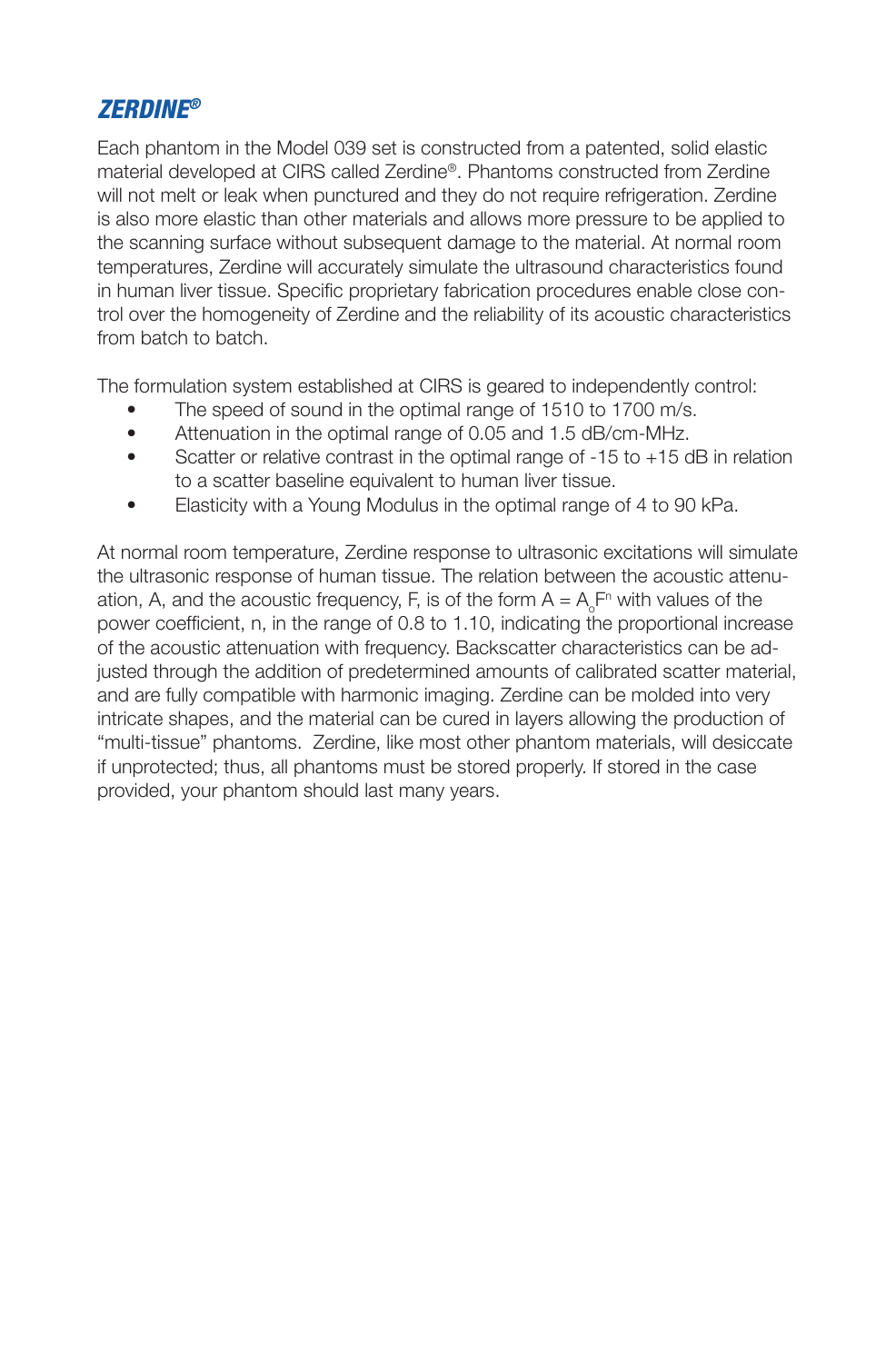#### *REFERENCES*

- Dillman JR, Chen S, Davenport MS, et al. Superficial Ultrasound Shear Wave Speed Measurements in Soft and Hard Elasticity Phantoms: Repeatability and Reproducibility Using Two Different Ultrasound Systems. Pediatric radiology. 2015;45(3):376-385. doi:10.1007/s00247-014-3150-6.
- A Goldstein, L N Langrill. "Ethylene glycol-water mixture for use in ultrasound test objects." Journal of Clinical Ultrasound. 1/1980; 7(6):465-70.
- Hall TJ, Milkowski A, Garra B, et al. RSNA/QIBA: Shear wave speed as a biomarker for liver fibrosis staging. Prague. IEEE Int Ult Symp; 2013.
- K Martin, D Spinks. "Measurement of the speed of sound in ethanol/water mixtures." Ultrasound in Medicine & Biology, Volume 27, Issue 2, February 2001, Pages 289–291.
- Milkowski A, Garra BS, Hall TJ, et al. Ultrasound shear wave speed (SWS) estimation in elastic phantoms: sources and magnitude of variability in a Quantitative Imaging Biomarker Alliance (QIBA) multicenter study. Chicago: Radiol Soc N Am; 2013.
- J Oudry, et al. Comparison of four different techniques to evaluate the elastic properties of phantom in elastography: is there a gold standard? Phys Med Biol. 2014 Oct 7;59(19):5775-93.
- M. L. Palmeri, A. Milkowski, T. J. Hall, B. Garra, N. Obuchowski, K. R. Nightingale, N. C. Rouze, T. Lynch, M. Urban, S. Chen, J. Chen, R. Ehman, and P. Carson, "RSNA/QIBA Shear Wave Speed as a Biomarker for Liver Fibrosis Staging: Elastic (Phase I) and Viscoelastic (Phase II) Phantom Studies", TBD
- N.C Rouze, Y. Deng, C. A. Trutna, M. L. Palmeri, and K. R. Nightingale, "Characterization of Visco elastic Materials using Group Shear Wave Speeds", IEEE Trans. Ultrason. Ferroelectr. Freq. Control, vol. 65, no. 5, pp.780-794, 2018.

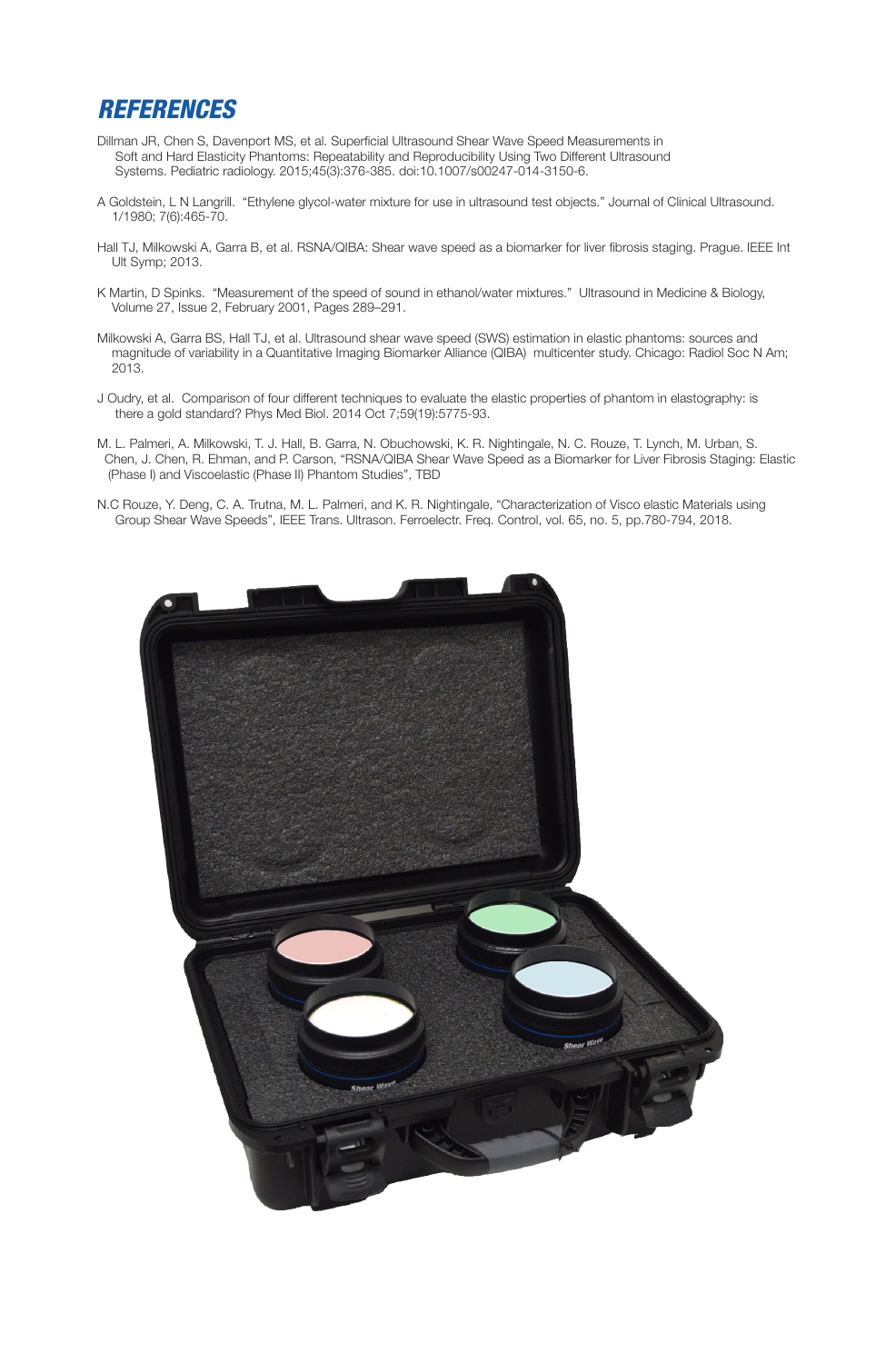## *WARRANTY*

All standard CIRS products and accessories are warranted by CIRS against defects in material and workmanship for a period as specified below. During the warranty period, the manufacturer will repair or, at its option, replace, at no charge, a product containing such defect provided it is returned, transportation prepaid, to the manufacturer. Products repaired in warranty will be returned transportation prepaid.

There are no warranties, expressed or implied, including without limitation any implied warranty of merchantability or fitness, which extend beyond the description on the face hereof. This expressed warranty excludes coverage of, and does not provide relief for, incidental or consequential damages of any kind or nature, including but not limited to loss of use, loss of sales or inconvenience. The exclusive remedy of the purchaser is limited to repair, recalibration, or replacement of the product at manufacturer's option.

This warranty does not apply if the product, as determined by the manufacturer, is defective because of normal wear, accident, misuse, or modification.

#### Non-Warranty Service

If repairs or replacement not covered by this warranty are required, a repair estimate will be submitted for approval before proceeding with said repair or replacement.

#### **Returns**

If you are not satisfied with your purchase for any reason, please contact your local distributor prior to returning the product. Visit https://www.cirsinc.com/distributors/ to find your local distributor. If you purchased your product direct through CIRS, call Customer Service at 800-617-1177, email rma@cirsinc.com, or fax an RMA request form to 757-857-0523. CIRS staff will attempt to remedy the issue via phone or email as soon as possible. If unable to correct the problem, a return material authorization (RMA) number will be issued. Non-standard or "customized" products may not be returned for refund or exchange unless such product is deemed by CIRS not to comply with documented order specifications. You must return the product to CIRS within 30 calendar days of the issuance of the RMA. All returns should be packed in the original cases and or packaging and must include any accessories, manuals and documentation that shipped with the product. The RMA number must be clearly indicated on the outside of each returned package. CIRS recommends that you use a carrier that offers shipment tracking for all returns and insure the full value of your package so that you are completely protected if the shipment is lost or damaged in transit. If you choose not to use a carrier that offers tracking or insure the product, you will be responsible for any loss or damage to the product during shipping. CIRS will not be responsible for lost or damaged return shipments. Return freight and insurance is to be pre-paid.

#### With RMA number, items may be returned to:

**CIRS Receiving** 900 Asbury Ave, Norfolk, Virginia, 23513 USA

| Product                                      | <b>Warranty Period</b> |
|----------------------------------------------|------------------------|
| Model 039- Shear Wave Liver Fibrosis Phantom | 48 Months              |